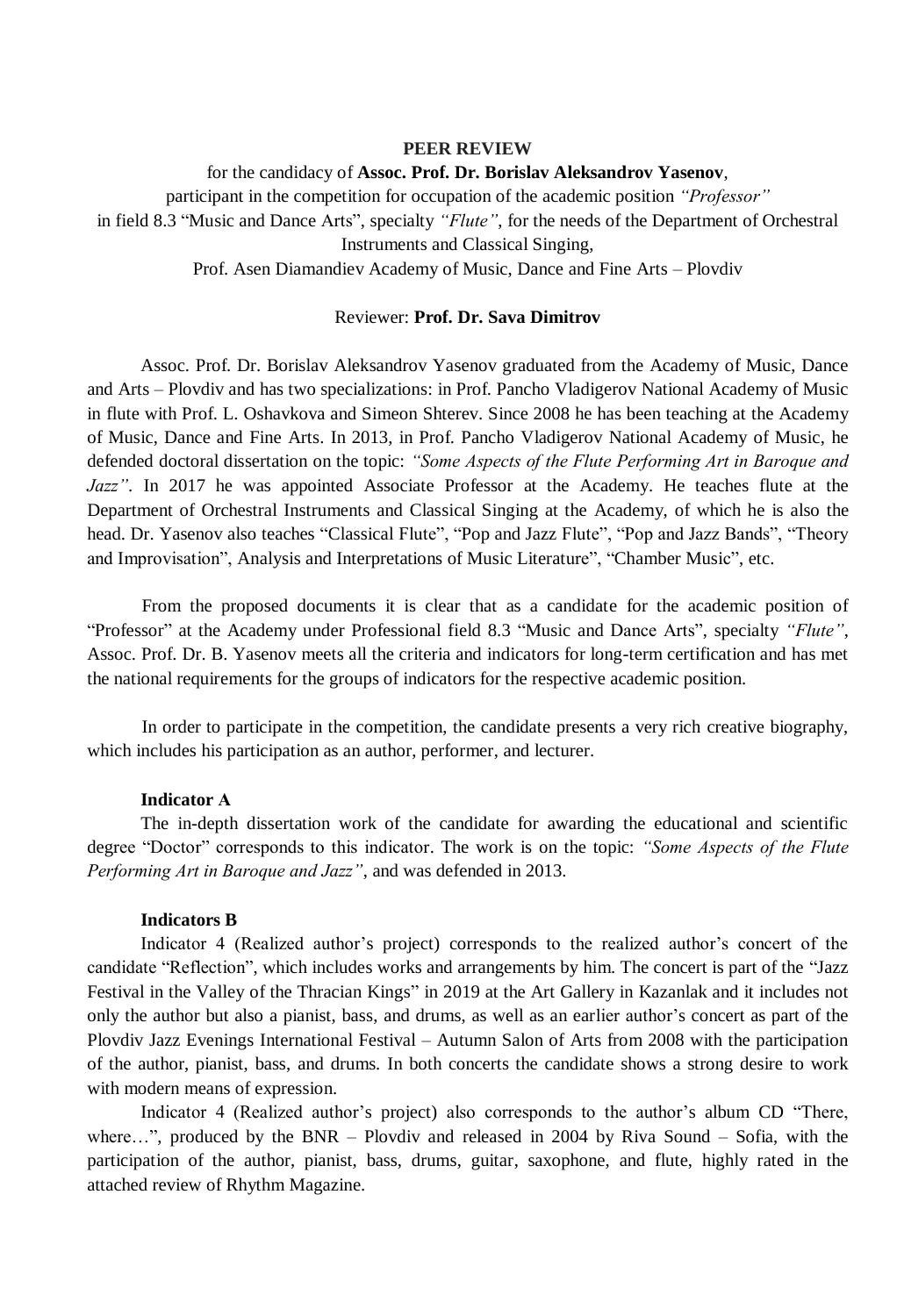Under Indicator 5 (Guiding creative performance) the candidate presents as a performer his artistic and creative activity through five significant projects – concerts with the Sliven Symphony Orchestra and with the Vidin Symphony with guest conductor Michael Rosenzweig, in which he participated as a soloist, as well as three concerts in the Concert Hall of the Academy of Music, Dance and Fine Arts – "Flute Protuberances" (2019), "Through the Flute Music of Germany" (2018) with the participation of Velislava Karagenova (piano), and "Latin American Nuances" (2018) with the participation of Stela Dinkova (classical guitar).

*These are projects that the candidate has indicated. To them I would like to add the collection "Jazz Pieces for Flute and Formations" (2018), his monograph "Flute Art and Culture from the Mid-Eighteenth Century to the 1930s" (2017), as well as the three original jazz albums.*

## **Indicators D**

Indicator 9 (Articles and reports) includes three publications of the candidate from a collection of materials from the II International Scientific Conference "Science, Education and Innovation in the Field of Art" (2019), from the Yearbook of the Academy of Music, Dance and Fine Arts (2018), and from a collection of materials from the International Scientific Conference "Science, Education and Innovation in the Field of Art" (2017). In all three publications, the author very precisely indicates his own contribution to the subject.

Indicator 13 (Guiding creative performance) includes a total of eight performances of the candidate in Plovdiv, Kazanlak, Yambol, Varna, Bansko, and Sofia. Among them stands out "The Spirit of the Flute", a 2017 concert at the First Studio of the Bulgarian National Radio – Sofia, together with Teodosiy Spasov, including works by the two soloists, combining folk rhythms with the classical sound of the flute, which give a special color to the works, and his participation in the International Jazz Festival "Varna Summer" (2007) and the International Jazz Festival "Bansko" (2001).

Indicator 14 (Supportive creative expression) includes five performances of the candidate, among which is his participation in the presentation of the book "Padre Athanasius Kircher" (2019) by Yavor Konov with a work by A. Schnittke together with the author Yavor Konov, and "Latino Jazz Project", a concert at the International Jazz Festival "Bansko" (2018).

### **Indicator E**

Indicator 16 (Citations or reviews in scientific journals) refers to a quote from G. Dimitrova on the work of the candidate "Improvisation from Baroque to Jazz".

Indicator 17 (Citations in monographs) includes two quotations from A. Tsvetanov and E. Savafyan (2019) from an article by the candidate "Interpretation and Performance. The Artistic and Creative Nature of the Performing Arts", and his monograph *"Flute Art and Culture from the Mid-Eighteenth Century to the 1930s"*.

Indicator 19 (Reviews of realized author's products) includes 12 reviews in Musical Horizons Magazine, Art Spectrum Magazine, Guitar Magazine, Rhythm Magazine, Culture Newspaper, many of which are dedicated to the candidate's performing skills as a jazz musician.

The citations have value by showing an assessment of the candidate's research activities and performance skills.

# **Indicator F**